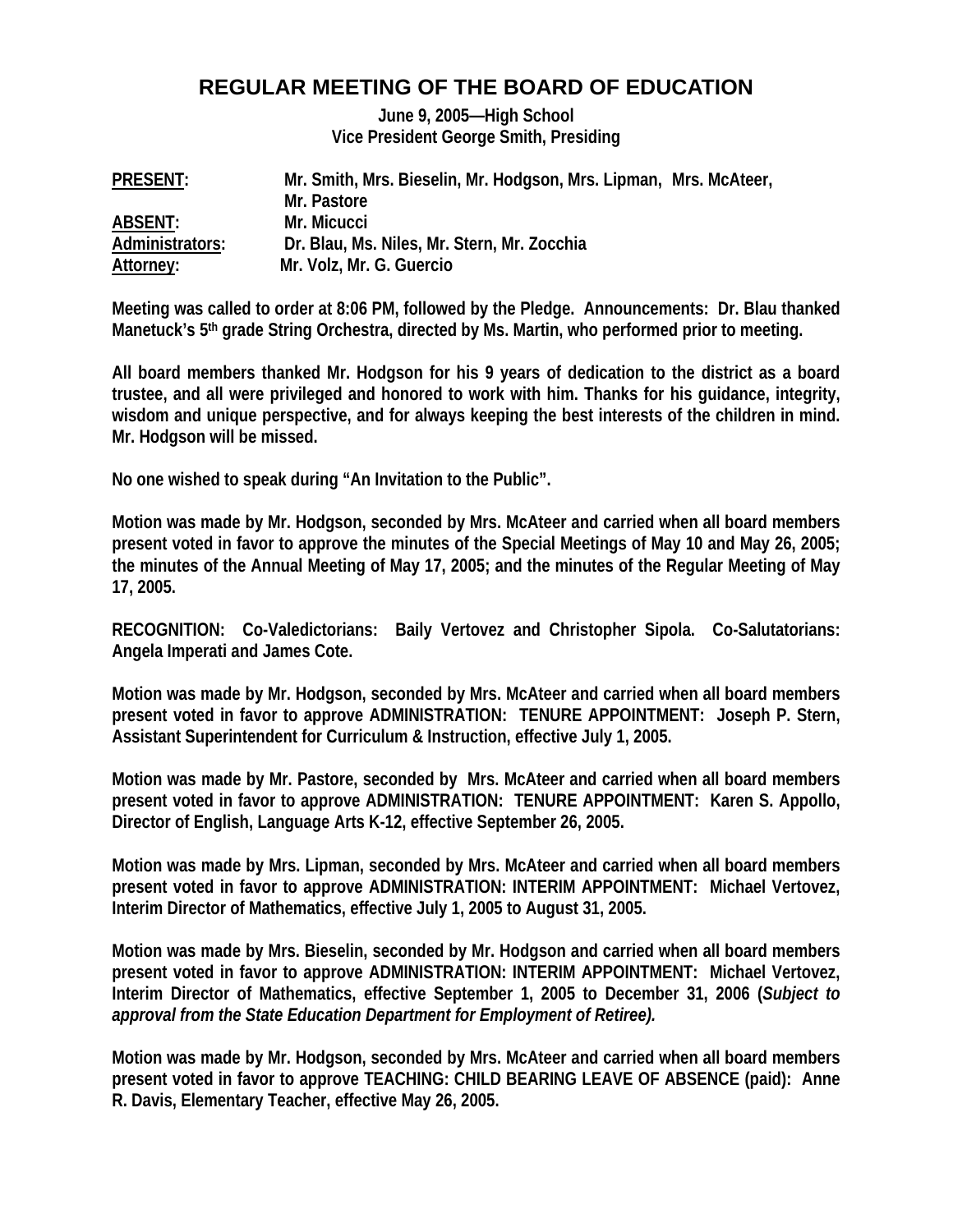## **Page 2 Regular Meeting June 9, 2005**

**Motion was made by Mrs. McAteer, seconded by Mrs. Lipman and carried when all board members present voted in favor to approve TEACHING: CHILD BEARING LEAVE OF ABSENCE (paid): Cynthia LaPrarie, Elementary Teacher, effective June 2, 2005.** 

**Motion was made by Mr. Smith, seconded by Mrs. McAteer and carried when all board members present voted in favor to approve TEACHING: CHILD REARING LEAVE OF ABSENCE (unpaid) (Pursuant to Family and Medical Leave Act of 1993—12 Weeks Continuous Medical Coverage): Tricia Mileti, Health Education Teacher, effective May 23, 2005 to June 24, 2005.** 

**Motion was made by Mrs. Bieselin, seconded by Mrs. McAteer and carried when all board members present voted in favor to approve TEACHING: RESIGNATION: Kimberly Henry, Foreign Language Teacher, effective July 1, 2005.** 

**Motion was made by Mr. Hodgson, seconded by Mrs. McAteer and carried when all board members present voted in favor to approve TEACHING: RESIGNATION: Bethanie N. Rizzo, Mathematics Teacher, effective June 30, 2005.** 

**Motion was made by Mr. Hodgson, seconded by Mr. Pastore and carried when all board members present voted in favor to approve TEACHING: PROBATIONARY APPOINTMENT: Shawn Rush, Social Studies Teacher, effective September 1, 2005 to August 31, 2008, Step 2.1.** 

**Motion was made by Mrs. McAteer, seconded by Mrs. Bieselin and carried when all board members present voted in favor to approve TEACHING: PART TIME APPOINTMENT: Karyn Storan, Physical Education, effective September 1, 2005 to June 30, 2006, .6, Step 2.4 prorated.** 

**Motion was made by Mrs. Lipman, seconded by Mrs. Bieselin and carried when all board members present voted in favor to approve TEACHING: TENURE APPOINTMENT, effective August 30, 2005: Elementary: Kay Cragg, P.J. Bellew School, Grade 4.** 

**Motion was made by Mrs. McAteer, seconded by Mrs. Bieselin and carried when all board members present voted in favor to approve TEACHING: TENURE APPOINTMENT, effective August 30, 2005: Elementary: Anne R. Davis, Manetuck School, Grade 4.** 

**Motion was made by Mrs. Lipman, seconded by Mrs. McAteer and carried when all board members present voted in favor to approve TEACHING: TENURE APPOINTMENT, effective August 30, 2005: Elementary: Michelle Maraia, Oquenock School, Kindergarten.** 

**Motion was made by Mr. Hodgson, seconded by Mrs. Bieselin and carried when all board members present voted in favor to approve TEACHING: TENURE APPOINTMENT, effective August 30, 2005: Elementary: Kimberly Spinella, Oquenock School, Grade 1.** 

**Motion was made by Mrs. McAteer, seconded by Mrs. Bieselin and carried when all board members present voted in favor to approve TEACHING: TENURE APPOINTMENT, effective August 30, 2005: Elementary: Mary Stewart, P.J. Bellew School, Grade 4.** 

**Motion was made by Mrs. McAteer, seconded by Mrs. Lipman and carried when all board members present voted in favor to approve TEACHING: TENURE APPOINTMENT, effective August 30, 2005: Business Education: Kathy Nocodemo, High School.**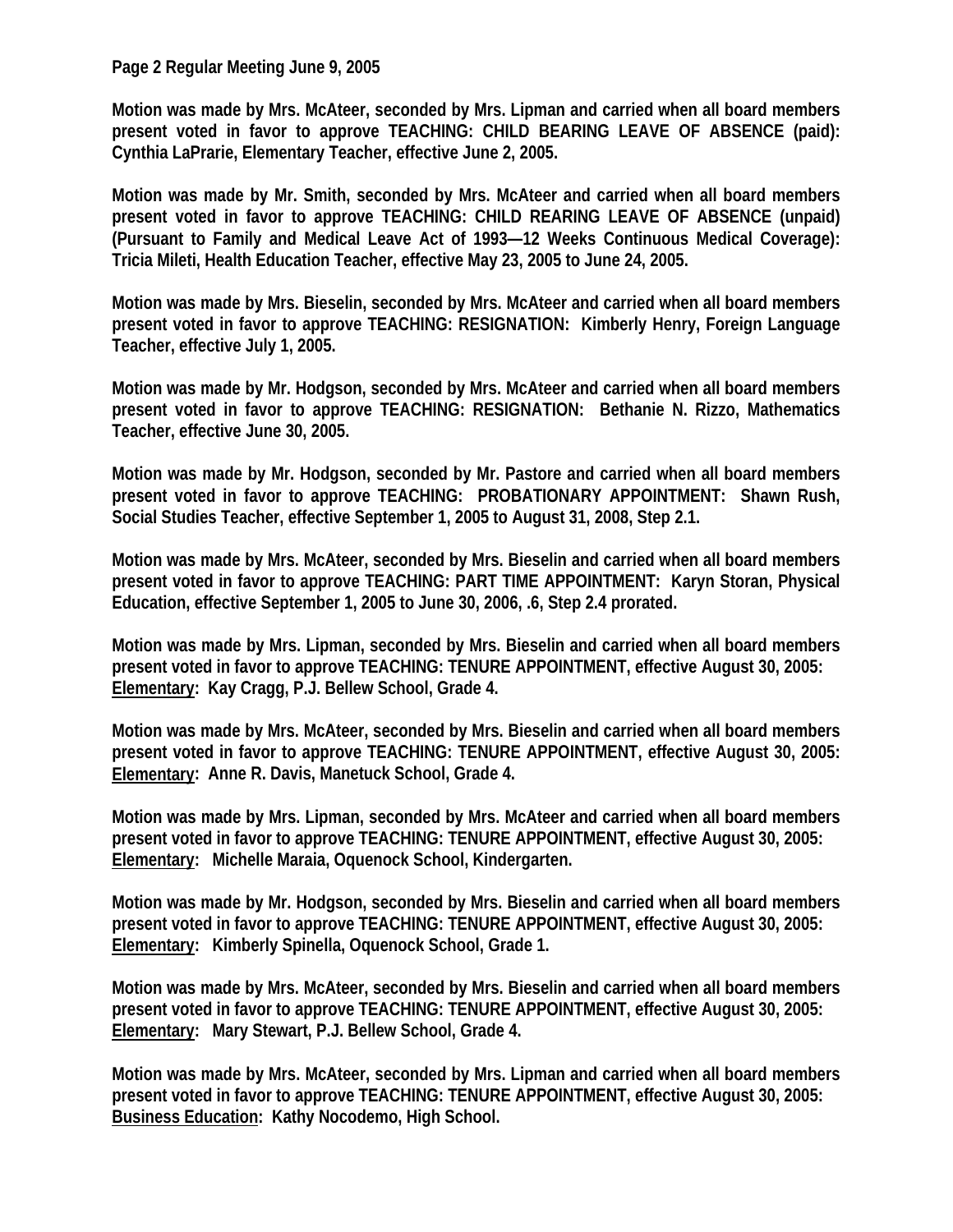### **Page 3 Regular Meeting June 9, 2005**

**Motion was made by Mr. Pastore, seconded by Mrs. Bieselin and carried when all board members present voted in favor to approve TEACHING: TENURE APPOINTMENT, effective August 30, 2005: English: Ann Barry, High School.** 

**Motion was made by Mrs. McAteer, seconded by Mrs. Bieselin and carried when all board members present voted in favor to approve TEACHING: TENURE APPOINTMENT, effective August 30, 2005: Foreign Language: Constance Allen, Beach Street/Udall Road Middle School.** 

**Motion was made by Mrs. Bieselin, seconded by Mrs. McAteer and carried when all board members present voted in favor to approve TEACHING: TENURE APPOINTMENT, effective August 30, 2005: Guidance: Lori Alimonti, Udall Road Middle School.** 

**Motion was made by Mrs. McAteer, seconded by Mrs. Bieselin and carried when all board members present voted in favor to approve TEACHING: TENURE APPOINTMENT, effective August 30, 2005: Home & Careers: Amy Faicco, Beach Street & Udall Road Middle Schools.** 

**Motion was made by Mr. Pastore, seconded by Mrs. Lipman and carried when all board members present voted in favor to approve TEACHING: TENURE APPOINTMENT, effective August 30, 2005: Home & Careers: Kathy Nicodemo, High School (dual tenure).** 

**Motion was made by Mrs. Bieselin, seconded by Mrs. McAteer and carried when all board members present voted in favor to approve TEACHING: TENURE APPOINTMENT, effective August 30, 2005: Mathematics: Beth Crimi, Udall Road Middle School (dual tenure).** 

**Motion was made by Mrs. McAteer, seconded by Mr. Pastore and carried when all board members present voted in favor to approve TEACHING: TENURE APPOINTMENT, effective August 30, 2005: Mathematics: Nicoline Flaiz, Udall Road Middle School.** 

**Motion was made by Mr. Pastore, seconded by Mrs. McAteer and carried when all board members present voted in favor to approve TEACHING: TENURE APPOINTMENT, effective August 30, 2005: Mathematics: Thomas Longobardi, High School.** 

**Motion was made by Mrs. Bieselin, seconded by Mrs. McAteer and carried when all board members present voted in favor to approve TEACHING: TENURE APPOINTMENT, effective August 30, 2005: Mathematics: Larry Sciarrino, Udall Road Middle School.** 

**Motion was made by Mr. Pastore, seconded by Mrs. McAteer and carried when all board members present voted in favor to approve TEACHING: TENURE APPOINTMENT, effective August 30, 2005: Mathematics: Lisa Scimeca, Udall Road Middle School.** 

**Motion was made by Mrs. McAteer, seconded by Mrs. Bieselin and carried when all board members present voted in favor to approve TEACHING: TENURE APPOINTMENT, effective August 30, 2005: Mathematics: Michelle Studley, High School.**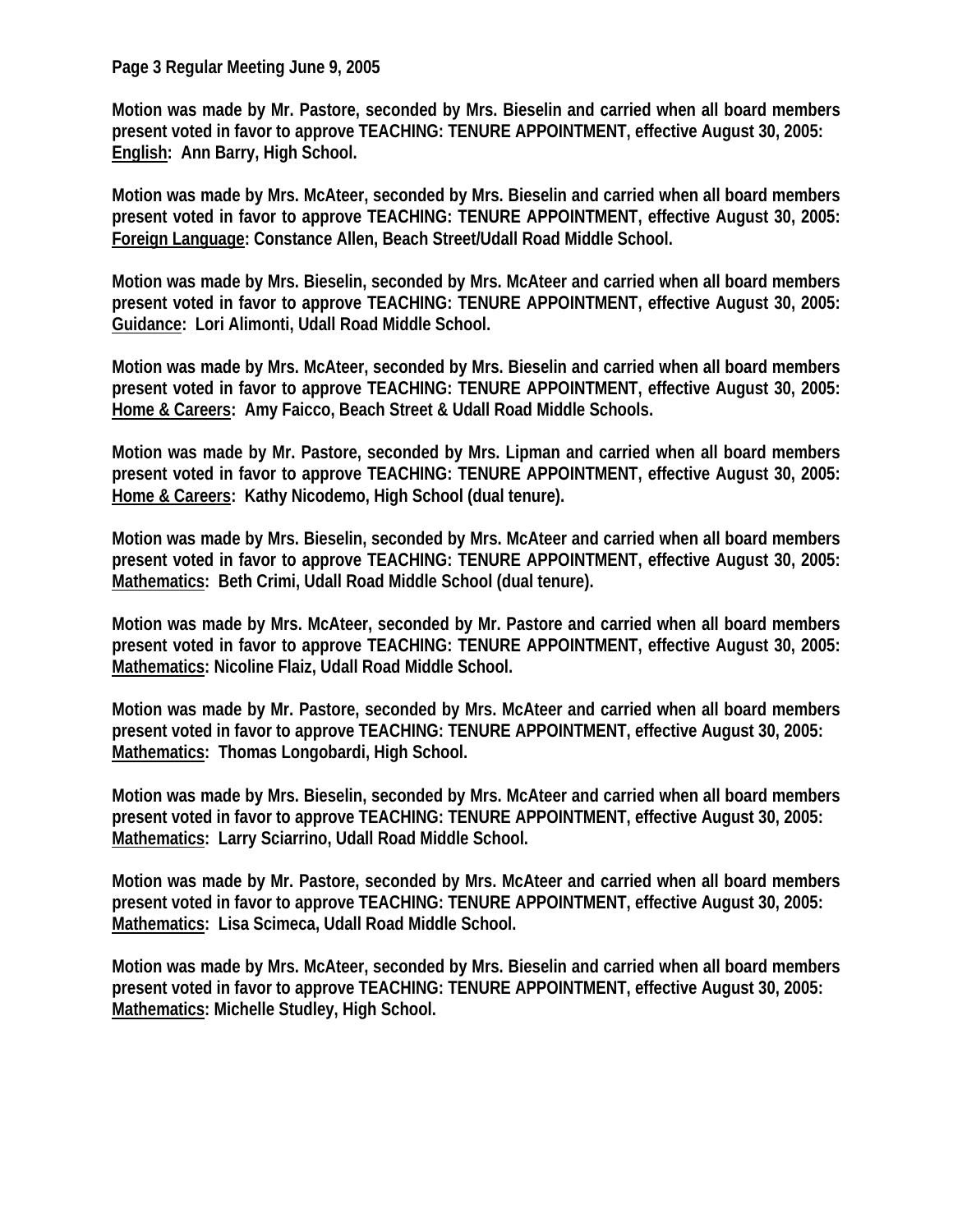**Page 4 Regular Meeting June 9, 2005** 

**Motion was made by Mrs. Lipman, seconded by Mrs. McAteer and carried when all board members present voted in favor to approve TEACHING: TENURE APPOINTMENT, effective August 30, 2005: Music: Michelle Martin, Udall Road Middle School, Westbrook and Manetuck Schools.** 

**Motion was made by Mrs. Bieselin, seconded by Mrs. McAteer and carried when all board members present voted in favor to approve TEACHING: TENURE APPOINTMENT, effective August 30, 2005: Music: Mindy Rothmeier, Beach Street Middle School, Oquenock & Bayview Schools.** 

**Motion was made by Mr. Pastore, seconded by Mr. Hodgson and carried when all board members present voted in favor to approve TEACHING: TENURE APPOINTMENT, effective August 30, 2005: Physical Education: Nicholas Grieco, Bayview & Captree Schools.** 

**Motion was made by Mr. Hodgson, seconded by Mrs. Bieselin and carried when all board members present voted in favor to approve TEACHING: TENURE APPOINTMENT, effective August 30, 2005: Physical Education: Thomas Powers, Manetuck School.** 

**Motion was made by Mrs. McAteer, seconded by Mrs. Lipman and carried when all board members present voted in favor to approve TEACHING: TENURE APPOINTMENT, effective August 30, 2005: Science: Beth Crimi, Udall Road Middle School (dual tenure).** 

**Motion was made by Mrs. Bieselin, seconded by Mrs. McAteer and carried when all board members present voted in favor to approve TEACHING: TENURE APPOINTMENT, effective August 30, 2005: Science: Jennifer Hirdt, High School.** 

**Motion was made by Mr. Pastore, seconded by Mr. Hodgson and carried when all board members present voted in favor to approve TEACHING: TENURE APPOINTMENT, effective August 30, 2005: Special Education: Melissa Cuesta, Beach Street Middle School.** 

**Motion was made by Mrs. Bieselin, seconded by Mrs. McAteer and carried when all board members present voted in favor to approve TEACHING: TENURE APPOINTMENT, effective August 30, 2005: Technology Education: Thomas Larsen, High School & Beach Street Middle School.** 

**Motion was made by Mr. Hodgson, seconded by Mrs. McAteer and carried when all board members present voted in favor to approve TEACHING: TENURE APPOINTMENT, effective September 23, 2005: Mathematics: Tamra Burns, High School.** 

**Motion was made by Mrs. McAteer, seconded by Mrs. Lipman and carried when all board members present voted in favor to approve TEACHING: TENURE APPOINTMENT, effective September 25, 2005: School Psychologist: Christina Labbate, Bayview Elementary School and High School.** 

**Motion was made by Mrs. McAteer, seconded by Mrs. Bieselin and carried when all board members present voted in favor to approve TEACHING: TENURE APPOINTMENT, effective October 10, 2005: Physical Education: Colleen Reilly, P.J. Bellew School.** 

**Motion was made by Mr. Hodgson, seconded by Mrs. Lipman and carried when all board members present voted in favor to approve TEACHING: TENURE APPOINTMENT, effective October 10, 2005: Social Studies: Thomas J. Cross, Udall Road Middle School.**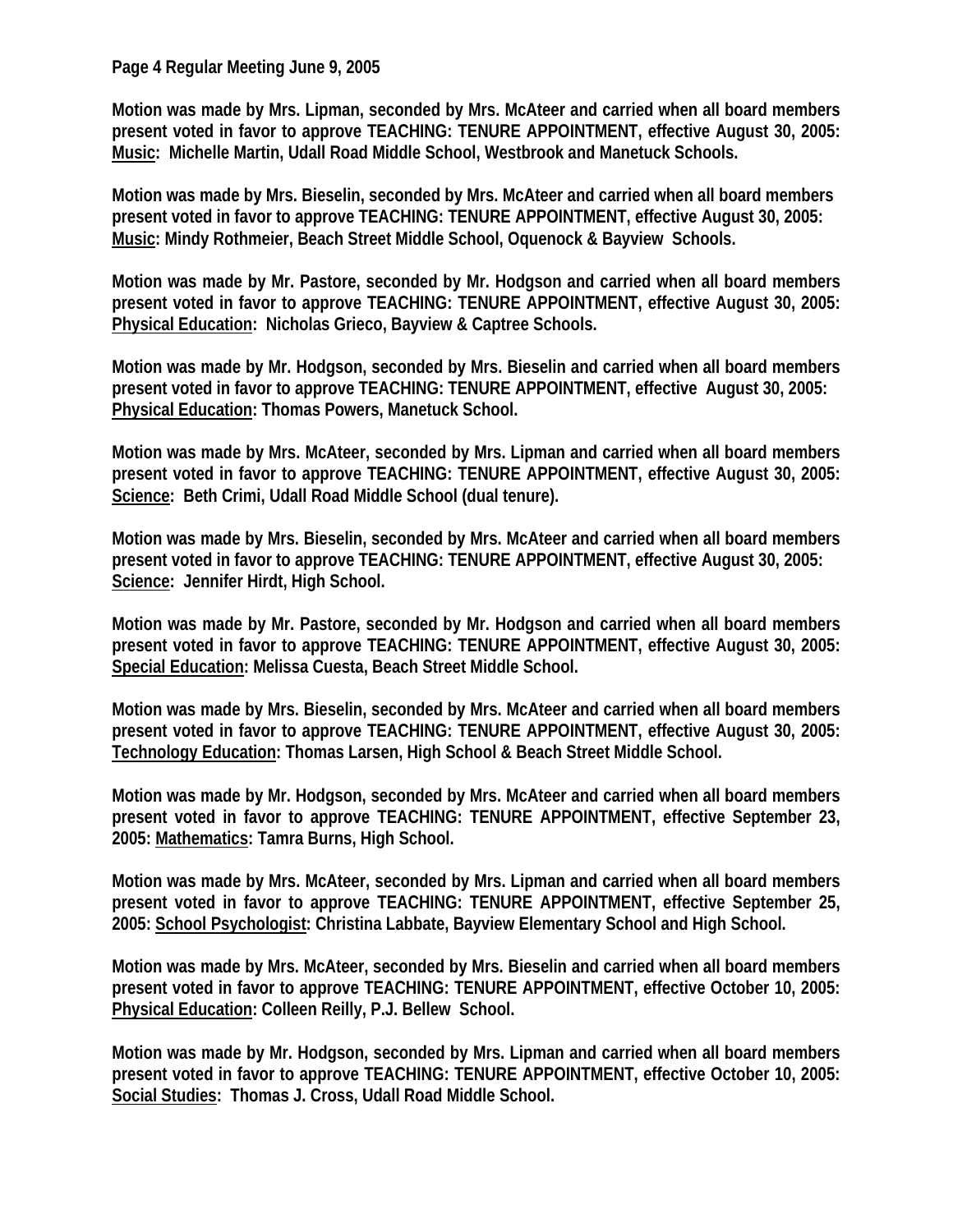**Page 5 Regular Meeting June 9, 2005** 

**Motion was made by Mr. Hodgson, seconded by Mrs. Lipman and carried when all board members present voted in favor to approve CLASSIFIED CIVIL SERVICE: PROBATIONARY APPOINTMENT: Vivian Becker, Senior Account Clerk, effective June 13, 2005, Step 1.** 

**Motion was made by Mrs. McAteer, seconded by Mrs. Bieselin and carried when all board members present voted in favor to approve CLASSIFIED CIVIL SERVICE: PROBATIONARY APPOINTMENT: Paula Merendino, Assistant Cook, effective April 4, 2005, Step 6.** 

**Motion was made by Mrs. McAteer, seconded by Mrs. Bieselin and carried when all board members present voted in favor to approve CLASSIFIED CIVIL SERVICE: CHANGE IN TITLE: Barbara Duffy, Secretarial Assistant, Confidential, effective July 1, 2005 (change from Principal Stenographer).** 

**Motion was made by Mrs. Lipman, seconded by Mrs. McAteer and carried when all board members present voted in favor to approve CLASSIFIED CIVIL SERVICE: CHANGE IN TITLE: Jeanne Koeper, Administrative Assistant, Confidential, effective July 1, 2005 (change from Head Clerk).** 

**Motion was made by Mrs. McAteer, seconded by Mrs. Bieselin and carried when all board members present voted in favor to approve CLASSIFIED CIVIL SERVICE: SUBSTITUTE CLERICAL (\$8.83/hr.): Laura Tramantano, effective May 19, 2005.** 

**Motion was made by Mr. Pastore, seconded by Mrs. Lipman and carried when all board members present voted in favor to approve CLASSIFIED CIVIL SERVICE: SUBSTITUTE FOOD SERVICE WORKERS (\$6.50.hr.): Vasiliki Alexopoulos, effective June 2, 2005; Susan Janousky, effective June 8, 2005; Teresa Magro, effective June 6, 2005.** 

**Motion was made by Mrs. Bieselin, seconded by Mrs. McAteer and carried when all board members present voted in favor to approve OTHER: SUMMER SCHOOL – July 6, 2005-August 18, 2005: Joann Hilbert, Summer School Principal, salary \$6,575.** 

**Motion was made by Mrs. McAteer, seconded by Mr. Hodgson and carried when all board members present voted in favor to approve OTHER: SUBSTITUTE TEACHERS (\$85 per diem) : Diane Scherer, effective May 19, 2005; William Sorrese III, effective May 19, 2005 (conditional, pending fingerprint clearance).** 

**Motion was made by Mrs. McAteer, seconded by Mrs. Bieselin and carried when all board members present voted in favor to approve Curriculum Development Projects 2005-06: English Language Arts – Elementary Curriculum Map – Gr. K.; Science – Physics – Air Tracks Labs; Science – Introduction to Research Update; Science – Completion of Elementary Science curriculum Alignment – Grades K-4.** 

**Motion was made by Mr. Pastore, seconded by Mrs. McAteer and carried when all board members present voted in favor to approve completed curriculum writing project: Health and Wellness, Middle School-Grade 7.**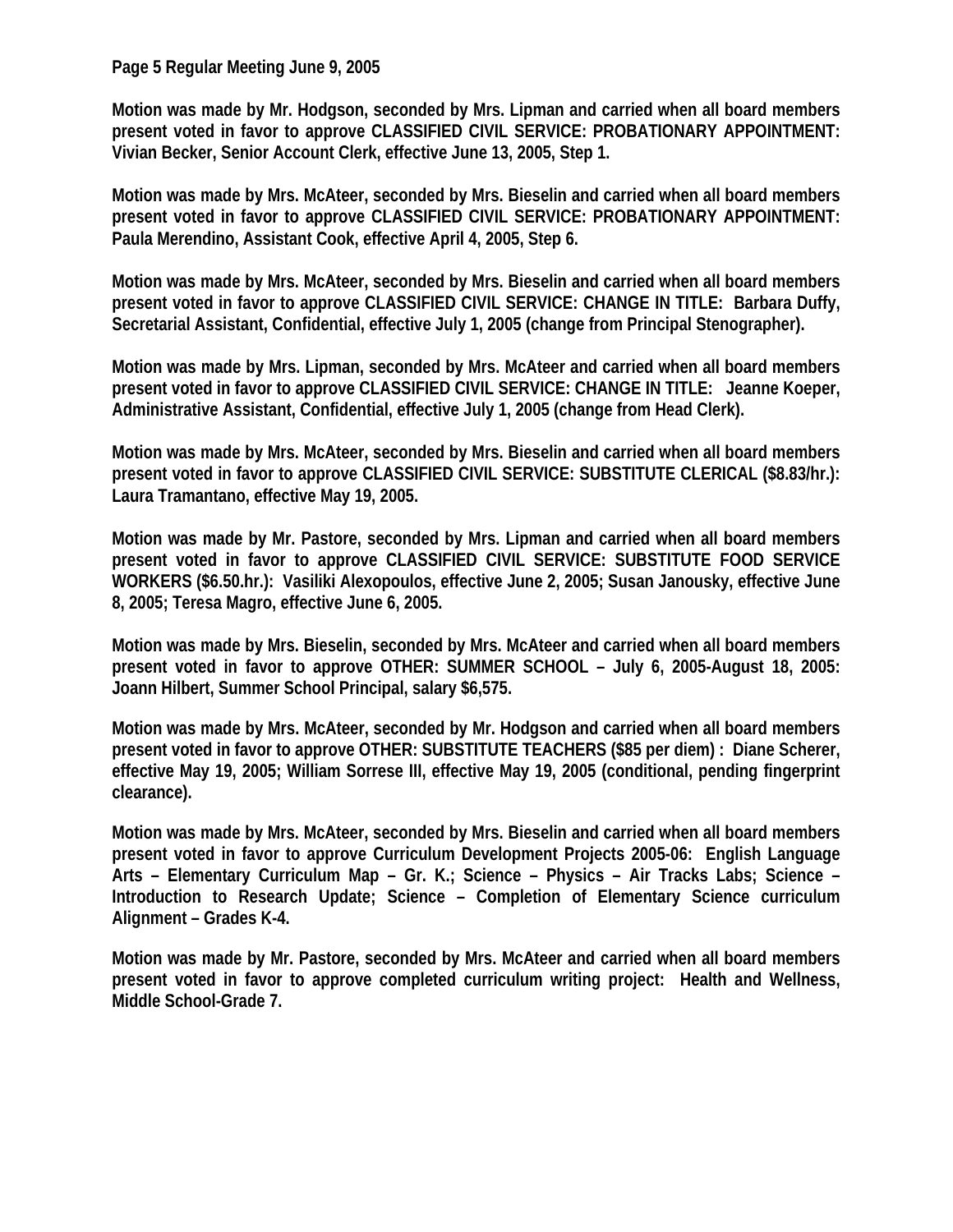**Page 6 Regular Meeting June 9, 2005** 

**Mrs. Lipman reported on Finance Committee meeting of 6/8. Mr. Hodgson reported on Buildings and Grounds Committee meeting of 6/8. The Policy Committee and School Board/Student Liaison Committee did not meet. The Public Relations Committee met on 5/26, as reported by Mrs. Bieselin. Mrs. McAteer reported on Committee on Special Education/Preschool Special Education recommendations re: classification/placement/I.E.P. modifications of students as delineated: CSE ID#: 3104, 4915, 5305, 3676, 4981, 4480, 5599, 5667, 6038, 6012, 5356, 6001, 6021, 6022, 6023, 6005, 5998, 4234. Mrs. McAteer reported on Health and Wellness Committee meeting of 5/18.** 

**The Treasurer's Report for April was presented.** 

**Motion was made by Mrs. McAteer, seconded by Mrs. Bieselin and carried when all board members present voted in favor to approve budget transfers, as recommended by Finance Committee.** 

**Motion was made by Mr. Hodgson, seconded by Mrs. McAteer and carried when all board members present voted in favor to approve bid for Sheet Music and Instructional Materials. Bid was awarded to National Discount Music; total % discount 29.7% and 1% payment discount.** 

**Motion was made by Mrs. McAteer, seconded by Mrs. Bieselin and carried when all board members present voted in favor to approve bid for Refuse Removal. Bid was awarded to Island Waste Services; total bid price \$87,990.12.** 

**Motion was made by Mrs. Lipman, seconded by Mrs. McAteer and carried when all board members present voted in favor to approve bid for Printing Adult Ed brochure: \$1617 to Emory Litho Corp.** 

**Motion was made by Mrs. Lipman, seconded by Mrs. Bieselin and carried when all board members present voted in favor to reject bids for Printing: District Newsletter, District Budget Brochure and District Calendar.** 

**Motion was made by Mrs. McAteer, seconded by Mrs. Bieselin and carried when all board members present voted in favor to approve Health Service contracts between West Islip Union Free School District and the following districts: Lindenhurst Public Schools (Our Lady of Perpetual Help) 2 students @ \$496. = \$992; Smithtown Central School District (Smithtown Christian) 9 students @ \$504.47 = \$4540.23.** 

**Motion was made by Mrs. McAteer, seconded by Mrs. Bieselin and carried when all board members present voted in favor to declare, as surplus, one Opaque Projection, Serial #9580, from Oquenock School, and allow Business Office to dispose of as sees fit.** 

**Motion was made by Mrs. McAteer, seconded by Mrs. Bieselin and carried when all board members present voted in favor to approve donation, with thanks, of \$1,000 for scholarship from Suffolk County Superintendents of Buildings and Grounds Association.** 

**Motion was made by Mrs. McAteer, seconded by Mrs. Bieselin and carried when all board members present voted in favor to approve donation, with thanks, of an American Optical microscope and carrying case to the High School, from Ms. Aruna Chalasani.** 

**PRESIDENT'S REPORT: Mr. Smith thanked the community for its support in passing the budget. He also thanked Mr. Hodgson again for his service as a board trustee.**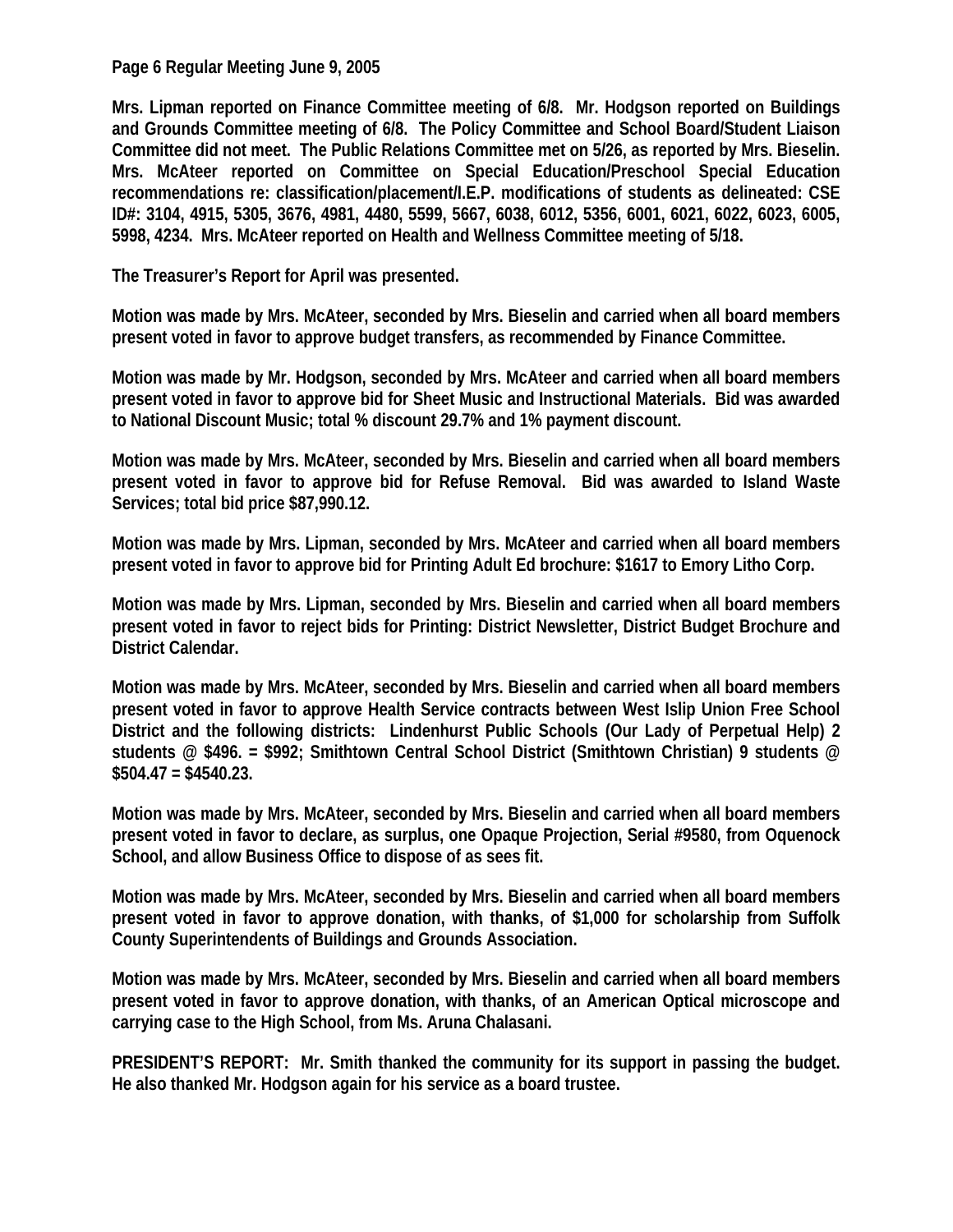**Page 7 Regular Meeting June 9, 2005** 

**Motion was made by Mrs. McAteer, seconded by Mrs. Bieselin and carried when all board members present voted in favor to approve Memorandum of Agreement with WITA, re: Syracuse University, subject to change in wording (Project Advance).** 

**One resident spoke during "An Invitation to the Public". Comments have been recorded in log.** 

**Motion was made by Mr. Pastore, seconded by Mr. Hodgson and carried when all board members present voted in favor to adjourn to Executive Session at 9:20 PM for the purpose of discussing personnel, negotiations and/or litigation.** 

**Meeting reconvened at 9:50 PM on motion by Mrs. Lipman, seconded by Mrs. McAteer and carried when all board members present voted in favor.** 

**Motion was made by Mr. Hodgson, seconded by Mr. Pastore and carried when all board members present voted in favor to adjourn to a Super Executive session at 9:55 P.M.** 

**Meeting reconvened at 10:40 PM on motion made by Mrs. Lipman, seconded by Mr. Hodgson and carried when all board members present voted in favor.** 

**Motion was made by Mrs. McAteer, seconded by Mrs. Lipman and carried when all board members present voted in favor to approve salary increases of 4% for Mr. Joseph Stern, Assistant Superintendent for Curriculum and Instruction, and Mr. Louis Zocchia, Director of Personnel, effective July 1, 2005.** 

**Motion was made by Mrs. Bieselin, seconded by Mrs. McAteer and carried when all board members present voted in favor to approve modification of Terms of Employment for Assistant Superintendents and Director of Personnel.** 

**Meeting adjourned at 10:42 PM on motion made by Mrs. Lipman, seconded by Mrs. Bieselin and carried when all board members present voted in favor.** 

 **Respectfully submitted by** 

 **Carolyn J. Cross** 

 **District Clerk** 

**All correspondence, reports or related materials referred to in these minutes are on file in the District Office.**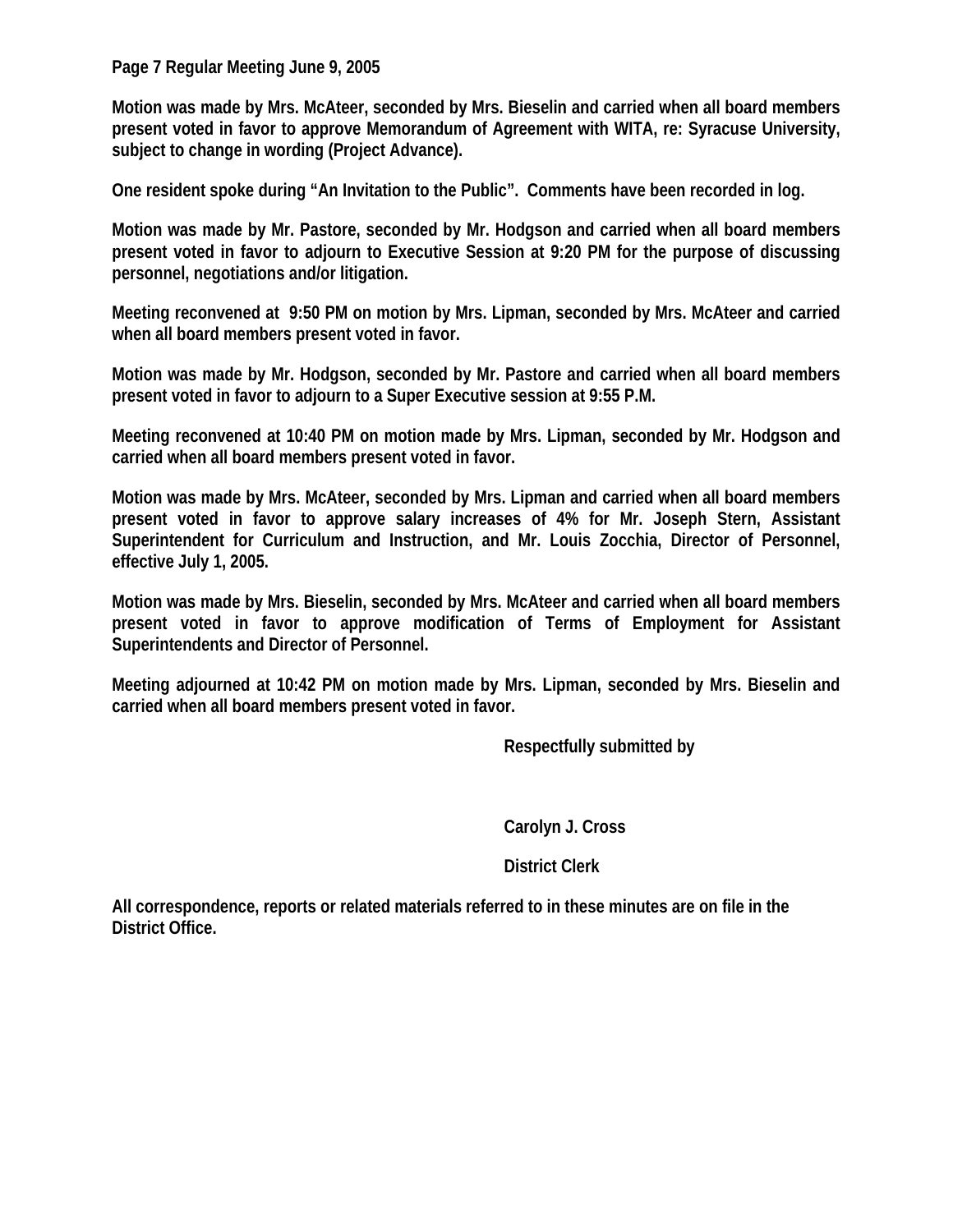# **SPECIAL MEETING OF THE BOARD OF EDUCATION June 23, 2005—District Office President Kevin Micucci, Presiding**

**PRESENT: Mr. Micucci, Mr. Smith, Mrs. Bieselin, Mr. Hodgson, Mrs. Lipman, Mrs. McAteer, Mr. Pastore Administrators: Dr. Blau, Ms. Niles, Mr. Stern, Mr. Zocchia** 

**Meeting was called to order at 7:30 PM, followed by the Pledge. Motion was made by Mr. Smith, seconded by Mr. Hodgson and carried when all board members present voted in favor to adjourn to a Super Executive Session at 7:32 PM.** 

**Meeting reconvened at 8:45 PM on motion by Mr. Smith, seconded by Mrs. McAteer and carried when all board members present voted in favor.** 

**Motion was made by Mr. Smith, seconded by Mr. Hodgson and carried when all board members present voted in favor to approve OTHER: SUMMER SCHOOL FACULTY -–July 6, 2005 through August 15, 2005:** 

**English Teachers - \$2,158 per period for a full session: Nicole Herzog, Candace Lofaso, Elisabeth Walsh-Bulger.** 

**Mathematics Teachers - \$2,158 per period for a full session: Danielle Griffin, Nancy Sybil.** 

**Social Studies - \$2,158 per period for a full session: Kevin Murphy, Anne Stebbins.** 

**Science Teachers - \$2,158 per period for a full session: John Giordano, Gary Noody, Jerry Salvo.** 

**Special Education – for Regents Days: Linda Condreras, Rosa Contos.** 

**Substitutes: Christina Availa, Jessica Babino, Jennifer Burlandi, Diana Simulcik.** 

**Clerical: Kathleen Powers, Secretary to Summer School Principal.** 

**Paraprofessional: Doreen Montefusco.** 

**Discussion items: Auditors R.S. Abrams; Celebrate Education; policy revision File 5321: Authorized Signatures.** 

**Motion was made by Mr. Hodgson, seconded by Mrs. McAteer and carried when all board members present voted in favor to approve exemption from implementing the School Breakfast Program for the 2005-06 school year in schools with Grades K-5.** 

**Motion was made by Mr. Smith, seconded by Mr. Hodgson and carried when all board members present voted in favor to approve bid for printing newsletters, budget brochure, and calendar. Bid was awarded to: Port Litho \$1354. for newsletter; Emory Litho \$1685.60 for budget brochure; Tobay Printing \$2947. for calendar.** 

**Motion was made by Mrs. McAteer, seconded by Mr. Smith and carried when all board members present voted in favor to declare, as surplus, Special Education equipment, and allow Business Office to dispose of, as sees fit.** 

**Motion was made by Mr. Smith, seconded by Mr. Pastore and carried when all board members present voted in favor to increase 2004-05 budget to reflect donations and grants: donation by West Islip Remembers for JV 9 sports \$65,696; Senator Owen Johnson grant \$15,000; and Assemblyman Andrew Raia grant \$5,000; total increase \$85,696.**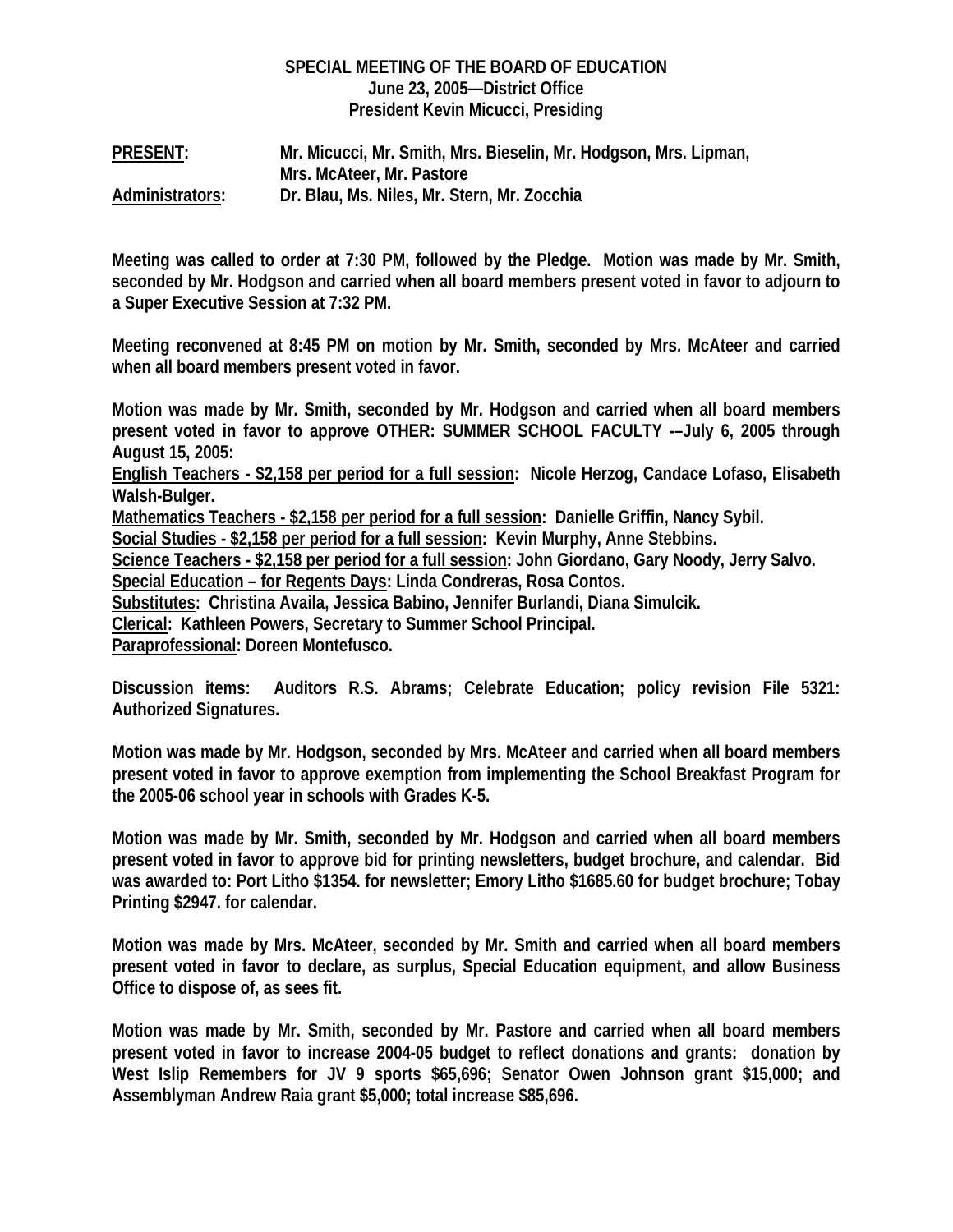## **Page 2 Special Meeting June 23, 2005**

**Motion was made by Mr. Smith, seconded by Mrs. Bieselin and carried when all board members present voted in favor to adjourn to Executive Session at 10:10 PM for the purpose of discussing personnel, negotiations and/or litigation.** 

**Motion was made by Mrs. McAteer, seconded by Mrs. Lipman and carried when all board members present voted in favor to reconvene at 11:25 PM.** 

**Motion was made by Mr. Hodgson, seconded by Mr. Pastore and carried when all board members present voted in favor to approve salary increases for non-represented employees, effective July 1, 2005, as follows: Carolyn Cross \$1,000; Security Officers 3%; Peace Officers 3%; Fred Koelbel 4 ½% plus terms and conditions of employment; Steve Harrison 2%; Geri Sabiston \$269.13/day plus holidays and vacation days (3 weeks vacation) using District Office calendar after appointing as direct district employee; Suzanne Salus 3.75%; Joseph Nicolosi 3.5% increase in contract.** 

**Motion was made by Mrs. McAteer, seconded by Mr. Hodgson and carried when all board members present voted in favor to approve Terms and Conditions of Employment for Superintendent of Buildings and Grounds.** 

**Motion was made by Mr. Hodgson, seconded by Mr. Pastore and carried when all board members present voted in favor to adjourn to Super Executive session at 11:35 PM.** 

**Motion was made by Mrs. McAteer, seconded by Mr. Hodgson and carried when all board members present voted in favor to reconvene at 11:59 PM. Motion was made by Mrs. McAteer, seconded by Mr. Hodgson and carried when all board members present voted in favor to suspend rules, and extend Executive Session beyond midnight curfew. Motion was made by Mrs. McAteer, seconded by Mr. Hodgson and carried when all board members present voted in favor to adjourn to Super Executive Session at 12:00 AM.** 

**Meeting reconvened at 12:25 PM on motion made by Mr. Hodgson, seconded by Mrs. McAteer and carried when all board members present voted in favor.** 

**Motion was made by Mrs. Lipman, seconded by Mrs. McAteer and carried when all board members present voted in favor to extend Superintendent's contract through July 31, 2008, increase salary to \$190,000, effective August 1, 2005; and change provisions of contract to include carrying over unused vacation days, benefits (j) to a maximum of \$40,000 based upon payment of \$500 per day, and establishment of an employer non-elective 403(b) account.** 

**Motion was made by Mr. Smith, seconded by Mr. Hodgson and carried when all board members present voted in favor to adjourn at 12:27 AM.** 

 **Respectfully submitted by** 

 **Carolyn J. Cross District Clerk** 

**All correspondence, reports or related materials referred to in these minutes are on file in the District Office.**